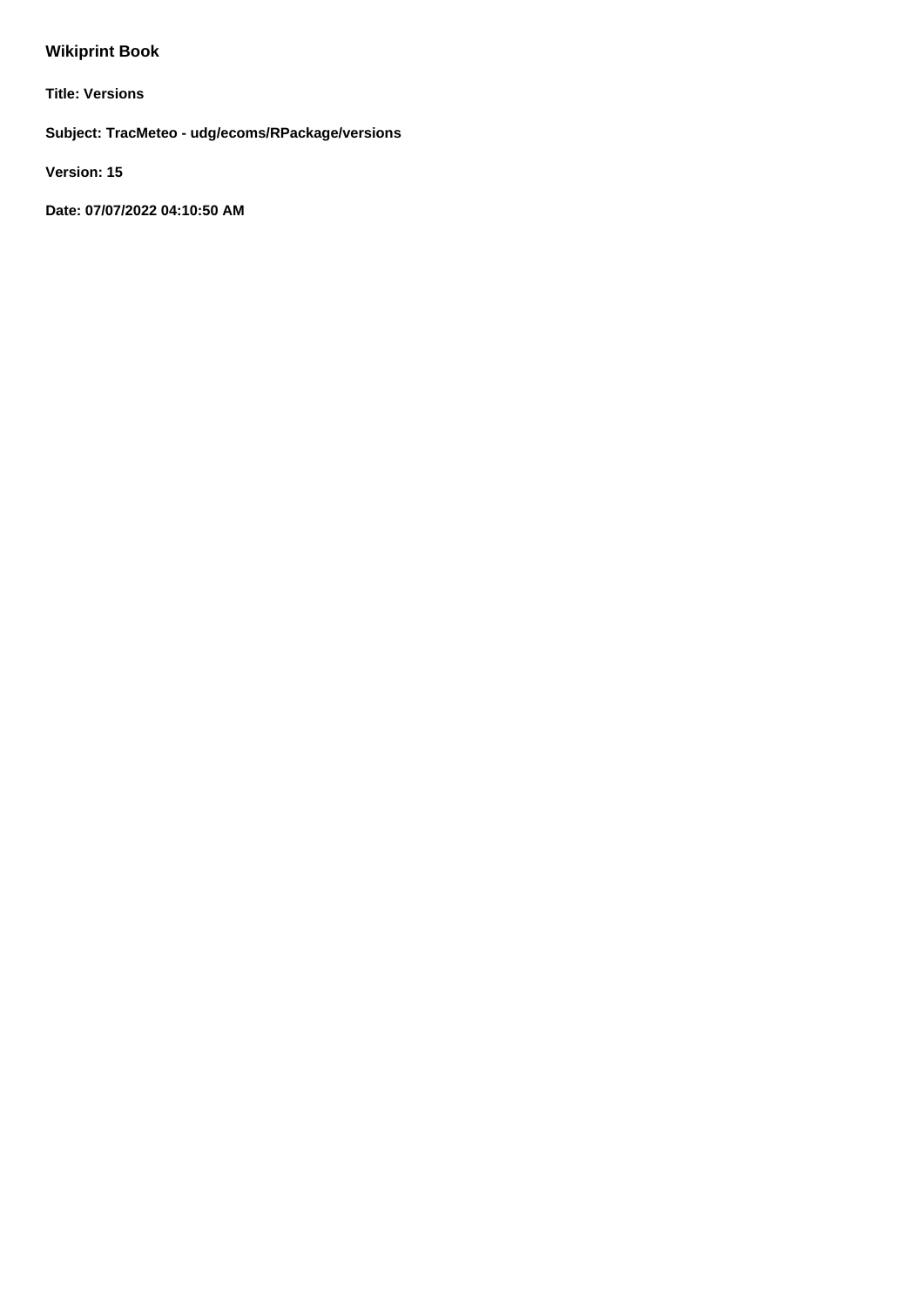## **Table of Contents**

#### **Versions 3**

Latest stable release 3.3-0 (29 Apr 2015) 3 Older versions 3 Development version 4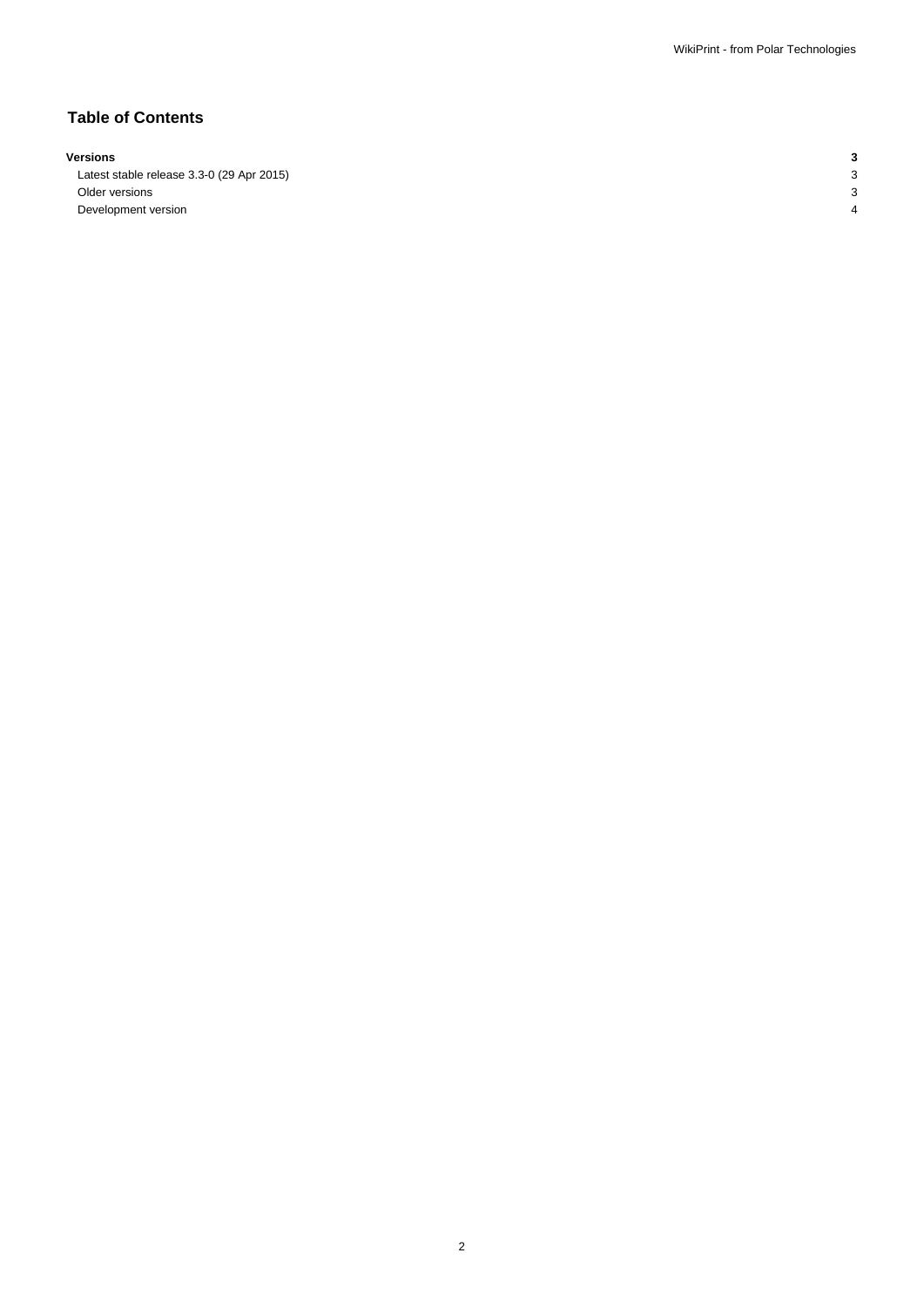### **Versions**

The latest versions (stable and/or devel) can be installed directly from [?gitHub,](https://github.com/SantanderMetGroup/ecomsUDG.Raccess) but please note that the R package [?devtools](http://cran.r-project.org/web/packages/devtools/index.html) must be installed first to ease the installation process.

#### **Latest stable release 3.3-0 (29 Apr 2015)**

#### [?See what's new](https://github.com/SantanderMetGroup/ecomsUDG.Raccess/releases/tag/v3.3-0)

[User's Manual](https://meteo.unican.es/trac/raw-attachment/wiki/EcomsUdg/DataPortal_Tutorial_v2.pdf) To obtain the latest stable release of the ecomsUDG.Raccess package, it is recommended to use the devtools utility to install packages from Github. First check that devtools is installed on your system, otherwise install it by typing:

```
if (!require("devtools")) install.packages("devtools")
```
Then, the ecomsUDG.Raccess package and associated dependencies are installed by entering (it is important to preserve the ordering of the arguments):

```
devtools::install_github(c("SantanderMetGroup/downscaleR.java",
"SantanderMetGroup/downscaleR@stable",
"SantanderMetGroup/ecomsUDG.Raccess"))
```
If attempting the installation from a proxy server and getting an error, please [?try this.](http://meteo.unican.es/trac/wiki/udg/ecoms/RPackage/setup_proxy)

#### **Older versions**

**version 2.2-6** (27 Jan 2015)

- Bug fix in the retrieval of forecast dates beyond the last year of the runtime axis (Reported by Wietse Franssen)
- Enhancement in System4 deaccumulation of precipitation for lead month 0 queries. First day preserved for consistency with non-deaccumulated variables (Suggested by Kathryn Nicklin).
- Documentation update
- Other minor bug fixes and enhancements

**version 2.2-5** (06 Sep 2014)

• Minor bug fixes and enhancements proposed by the participants during the practical sessions of the [?SPECS Hands-on Training School](http://www.meteo.unican.es/projects/specs/workshop2014) on Seasonal Forecasting and Downscaling.

**version 2.2-4** (06 Sep 2014)

- Internal changes in imports for compatibility with the new downscaleR version 0.4-x
- **version 2.2-3** (18 Aug 2014)
- Bug fix for 1-dimensional output data queries (i.e. time series at single point locations, without members)

**version 2.2-2** (18 Aug 2014)

- New global attributes in output (thanks to Stefan Siegert for this suggestion):
	- dataset: Name of the dataset returned (e.g. "System4\_seasonal\_15", "NCEP", etc.)
	- source: Name of the dataset
	- URL: URL of the data portal
- Consistent ordering of array dimensions: The output n-dimensional array now preserves the canonical ordering of its dimensions: (member, time, level, lat, lon) (thanks to Stefan Siegert for this suggestion)
- New daily aggregation options: minimum and maximum daily data are now returned when using the time = "DD" option for the relevant variables (e.g. "tasmin", "tasmax" ...).

**version 2.2-1** (05 Aug 2014)

• Minor enhancements:

- Improved on screen error messages with clearer instructions for error fixing
- The 'runtime' dimension in CFSv2 output data array has been changed to 'member' for better integration with other downscaleR objects and methods.

## **version 2.2-0** (16 Jul 2014)

- New dependency on R Package downscaleR with inherited features such as:
	- Plotting mean fields